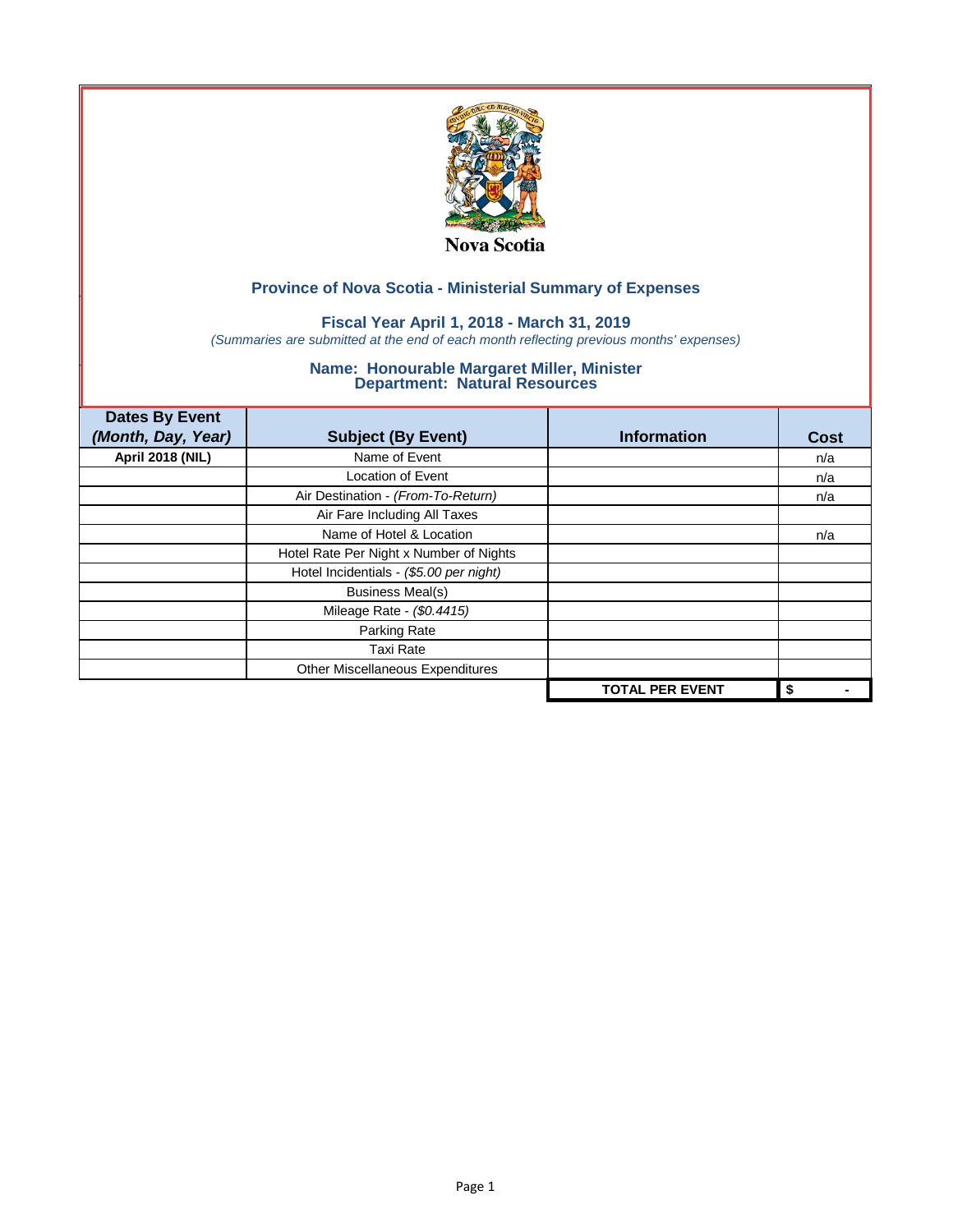

# **Fiscal Year April 1, 2018 - March 31, 2019**

*(Summaries are submitted at the end of each month reflecting previous months' expenses)*

| <b>Dates By Event</b> |                                         |                                                                        |             |
|-----------------------|-----------------------------------------|------------------------------------------------------------------------|-------------|
| (Month, Day, Year)    | <b>Subject (By Event)</b>               | <b>Information</b>                                                     | Cost        |
| May 23, 2018          | Name of Event                           | Site Visit - Hope for Wildlife                                         | n/a         |
|                       | <b>Location of Event</b>                | <b>Head of Chezzetcook</b>                                             | n/a         |
|                       | Air Destination - (From-To-Return)      |                                                                        | n/a         |
|                       | Air Fare Including All Taxes            |                                                                        |             |
|                       | Name of Hotel & Location                |                                                                        | n/a         |
|                       | Hotel Rate Per Night x Number of Nights |                                                                        |             |
|                       | Hotel Incidentials - (\$5.00 per night) |                                                                        |             |
|                       | <b>Business Meal(s)</b>                 |                                                                        |             |
|                       | Mileage Rate - (\$0.4415)               | 70 kms                                                                 | \$<br>30.91 |
|                       | Parking Rate                            |                                                                        |             |
|                       | <b>Taxi Rate</b>                        |                                                                        |             |
|                       | Other Miscellaneous Expenditures        | <b>Bridge tokens</b>                                                   | \$2.00      |
|                       |                                         | <b>TOTAL PER EVENT</b>                                                 | 32.91<br>\$ |
|                       |                                         |                                                                        |             |
| <b>Dates By Event</b> |                                         |                                                                        |             |
| (Month, Day, Year)    | <b>Subject (By Event)</b>               | <b>Information</b>                                                     | Cost        |
| May 29, 2018          | Name of Event                           | Site Visit - DNR Forestry Office and<br><b>Central Regional Office</b> | n/a         |
|                       | <b>Location of Event</b>                | Truro                                                                  | n/a         |
|                       | Air Destination - (From-To-Return)      |                                                                        | n/a         |
|                       | Air Fare Including All Taxes            |                                                                        |             |
|                       | Name of Hotel & Location                |                                                                        | n/a         |
|                       | Hotel Rate Per Night x Number of Nights |                                                                        |             |
|                       | Hotel Incidentials - (\$5.00 per night) |                                                                        |             |
|                       | <b>Business Meal(s)</b>                 | Lunch per diem                                                         | \$<br>15.00 |
|                       | Mileage Rate - (\$0.4415)               | 106 kms                                                                | \$<br>46.80 |
|                       | Parking Rate                            |                                                                        |             |
|                       | <b>Taxi Rate</b>                        |                                                                        |             |
|                       | <b>Other Miscellaneous Expenditures</b> |                                                                        |             |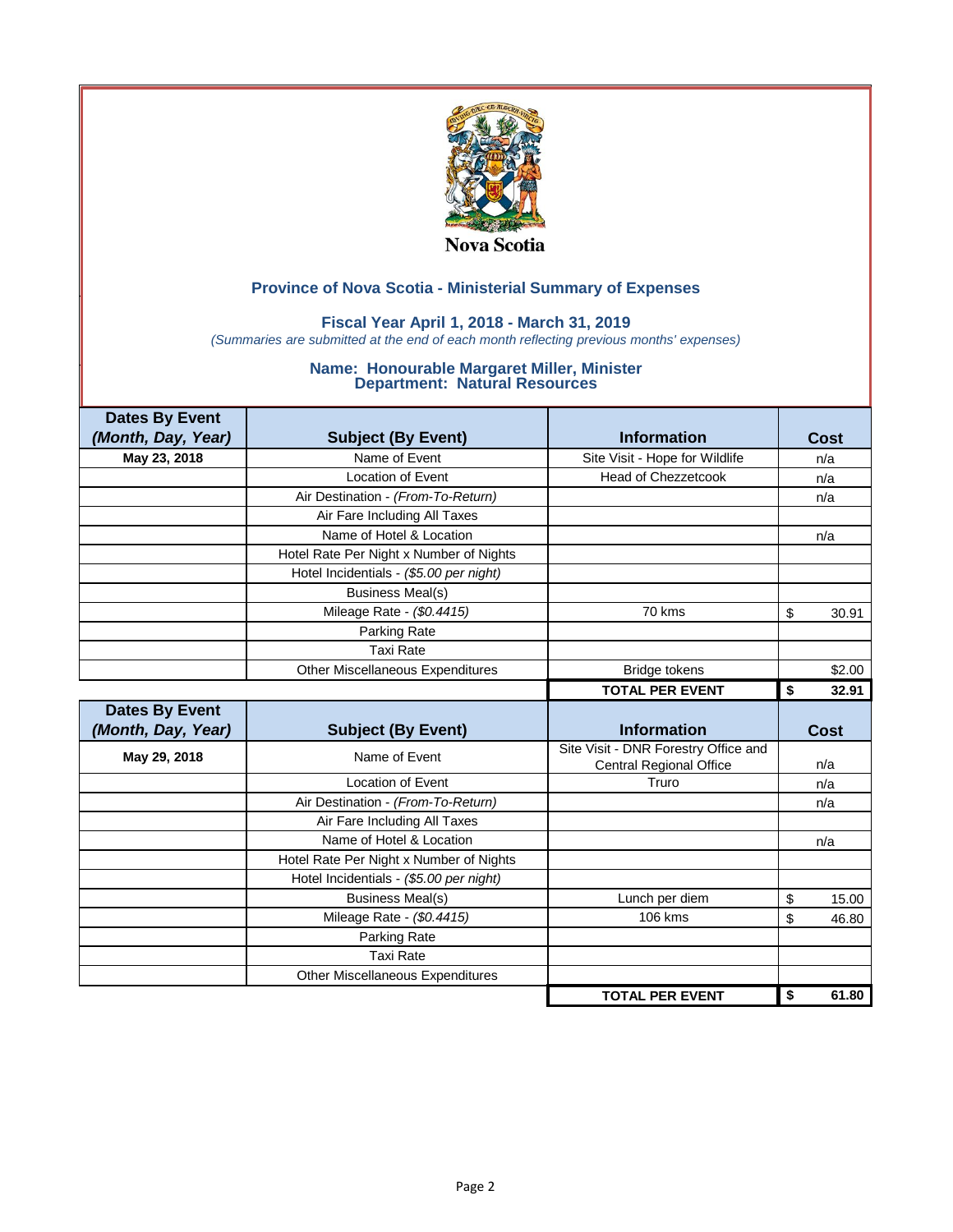

### **Fiscal Year April 1, 2018 - March 31, 2019**

*(Summaries are submitted at the end of each month reflecting previous months' expenses)*

| <b>Dates By Event</b><br>(Month, Day, Year) | <b>Subject (By Event)</b>               | <b>Information</b>                                                                                                                                       | Cost           |
|---------------------------------------------|-----------------------------------------|----------------------------------------------------------------------------------------------------------------------------------------------------------|----------------|
| June 27-28, 2018                            | Name of Event                           | Meeting of Federal, Provincial and<br>Territorial Ministers Responsible for<br>Parks, Protected Areas, Conservation,<br><b>Wildlife and Biodiversity</b> | n/a            |
|                                             | Location of Event                       | Ottawa, ON                                                                                                                                               | n/a            |
|                                             | Air Destination - (From-To-Return)      | Halifax-Ottawa-Halifax                                                                                                                                   | n/a            |
|                                             | Air Fare Including All Taxes            |                                                                                                                                                          | \$<br>684.08   |
|                                             | Name of Hotel & Location                | Sheraton Ottawa Hotel, Ottawa                                                                                                                            | n/a            |
|                                             | Hotel Rate Per Night x Number of Nights | \$304.38 $\times$ 1 night                                                                                                                                | \$<br>304.38   |
|                                             | Hotel Incidentials - (\$5.00 per night) | 1 night                                                                                                                                                  | \$<br>5.00     |
|                                             | Business Meal(s)                        | Per diems (2 dinners)                                                                                                                                    | \$<br>40.00    |
|                                             | Mileage Rate - (\$0.4415)               | 43 kms                                                                                                                                                   | \$<br>18.99    |
|                                             | Parking Rate                            | Halifax Airport parking                                                                                                                                  | \$<br>44.00    |
|                                             | <b>Taxi Rate</b>                        | Taxi in Ottawa                                                                                                                                           | \$<br>13.28    |
|                                             | Taxi Rate                               | Taxi in Ottawa                                                                                                                                           | \$<br>42.79    |
|                                             | Other Miscellaneous Expenditures        | <b>Bridge tolls</b>                                                                                                                                      | \$<br>1.00     |
|                                             |                                         | <b>TOTAL PER EVENT</b>                                                                                                                                   | \$<br>1,153.52 |